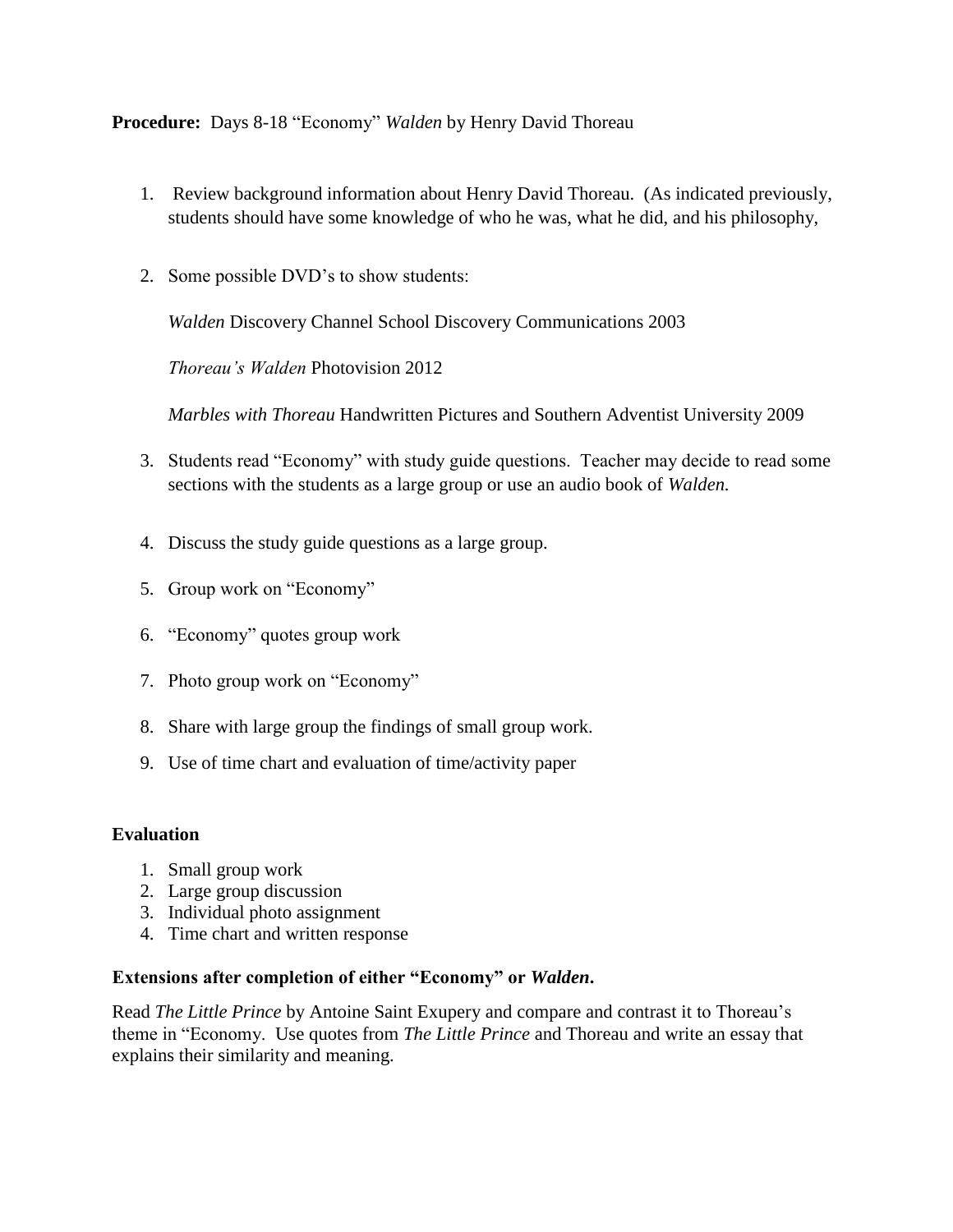#### *WALDEN*

## "ECONOMY"

NAME\_\_\_\_\_\_\_\_\_\_\_\_\_\_\_\_\_\_\_\_\_\_\_\_\_\_\_\_\_

1. Why does Henry write *Walden*?

2. What does he mean that he does not consider the questions people asked of him to be impertinent?

3. What are some of the things the people were curious about?

4. What is the reason that Henry says that he will retain the "I" when writing this book?

5. What does Henry mean when he says that his fellow villagers are doing penance in a thousand different ways?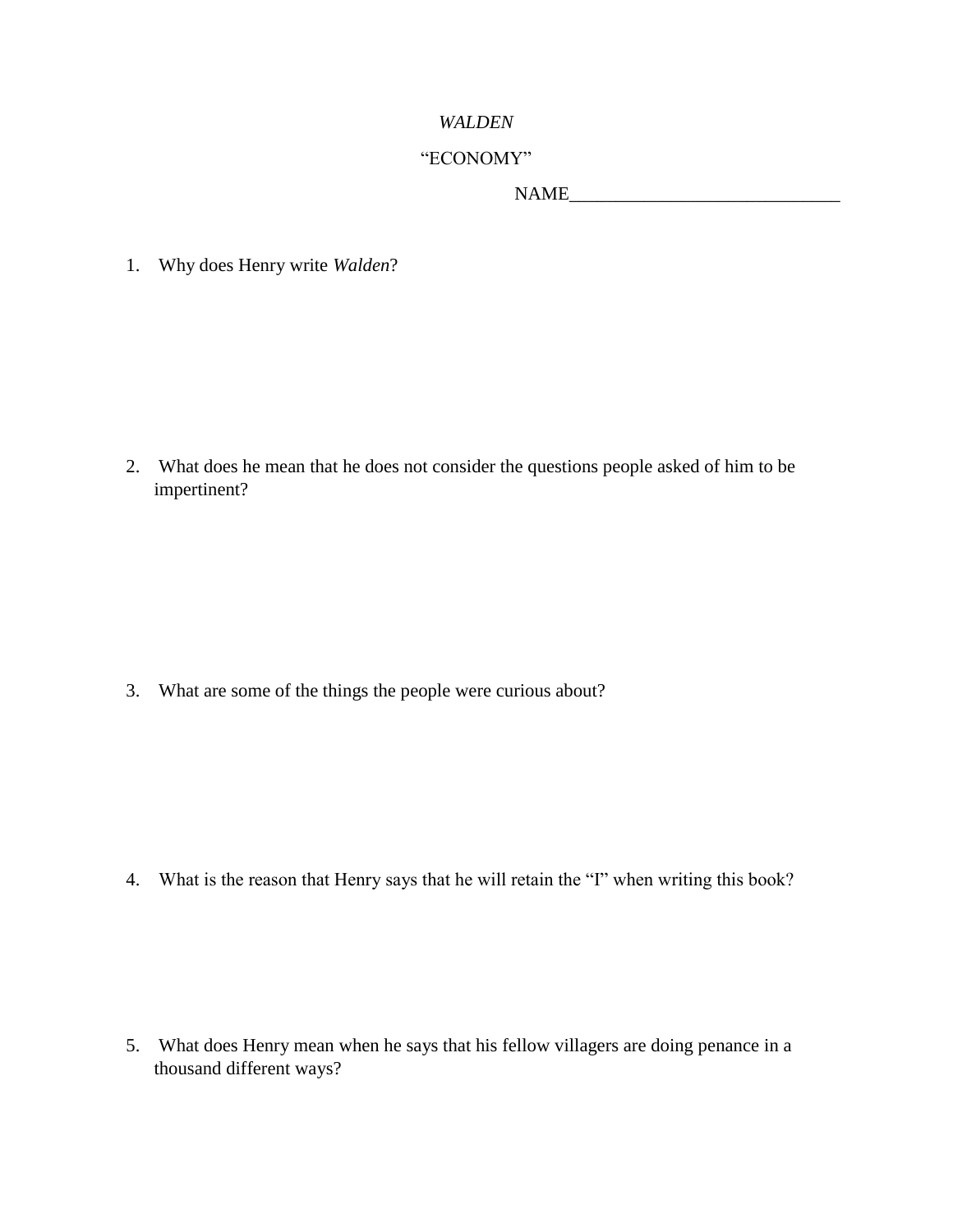6. Why does Henry say that slavery exists in the North as well as the South? What does he mean when he says it is worst if you are the slave driver yourself?

7. Why does Henry say that what his neighbor considers to be good, he considers to be bad? What does he mean?

8. What does Henry think about the luxuries or comforts of life?

- 9. What does Henry list as his occupations?
- 10. What are Henry's feelings about clothes? Why does he say beware any job that requires new clothes?
- 11. Write some things Henry described about the building of his house.
- 12. How much did it cost to build his house?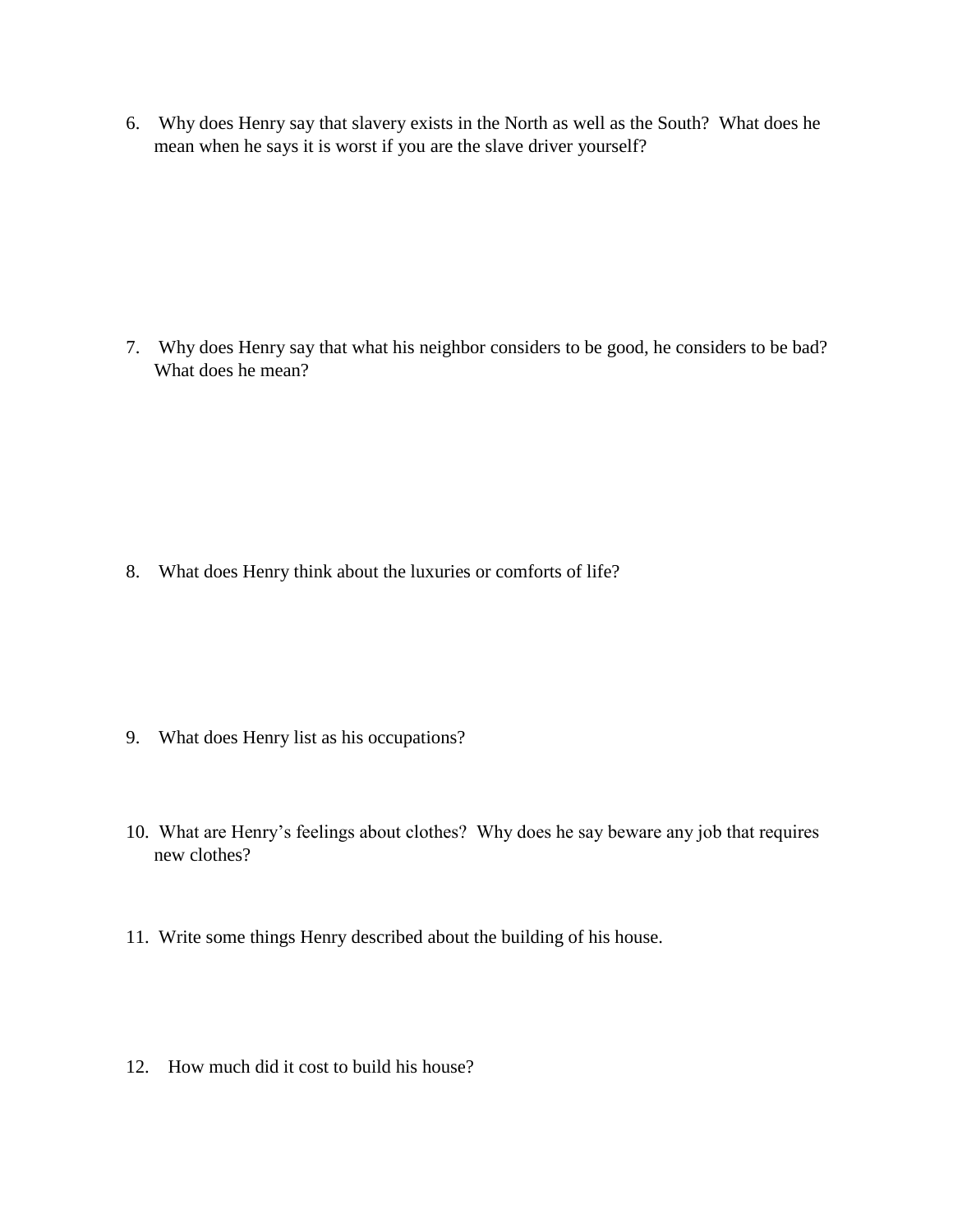13. How did Henry earn some extra money?

14. How did Henry make his bread?

15. Describe Henry's furniture.

- 16. How did Henry survive financially? What kind of labor did he do?
- 17. What did Henry say he valued? How did he not wish to spend his time?

18. What does Henry mean when he writes: "In short, I am convinced, both by faith and experience, that to maintain one's self on this earth is not a hardship but a pastime, if we will live simply and wisely..."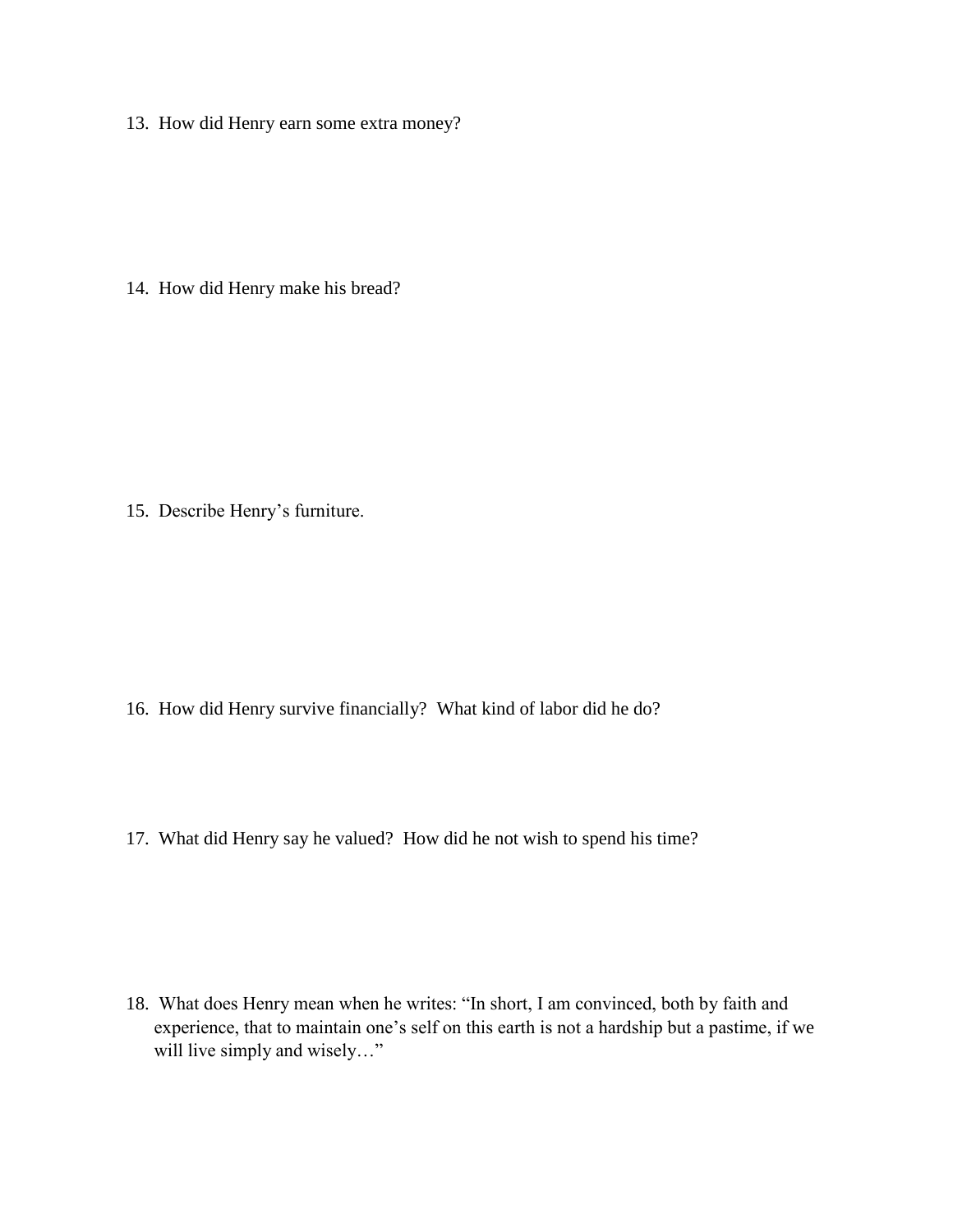19. What are Henry's views on philanthropy?

20. Read the complemental verses and in two sentences explain the title: "The Pretensions of Poverty".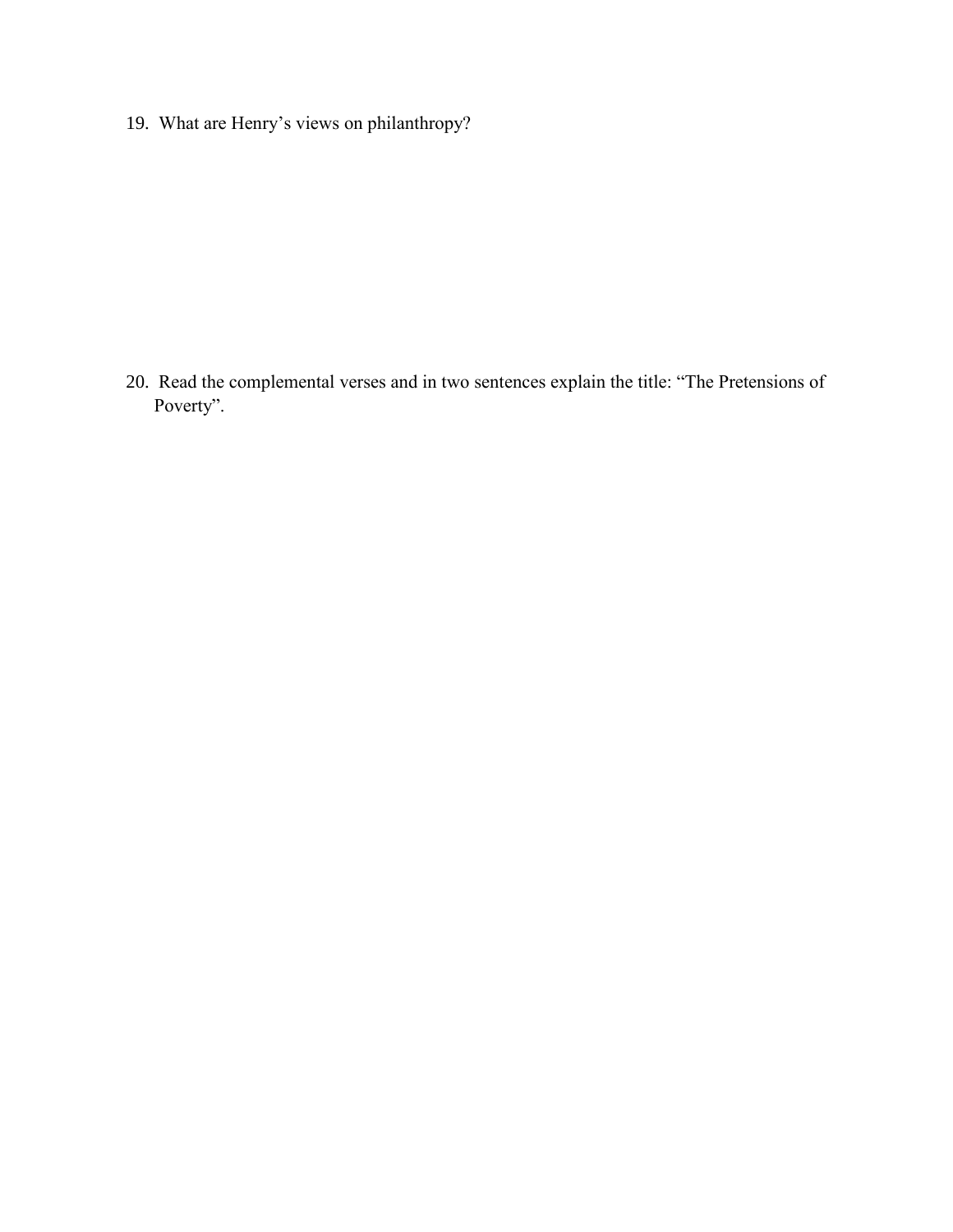## **GROUP WORK (FIRST "ECONOMY" ACTIVITY)**

## **Discuss the following questions and be prepared to present your findings to the large group setting. Use extra paper if you need it.**

What are some of the ways Henry suggests to retain "child-like" behavior in Economy"? Be sure to support your responses with quotes from the chapter and be prepared to explain them.

How does Henry view "time"? Be prepared to support your responses with quotes from the chapter and be able to explain them.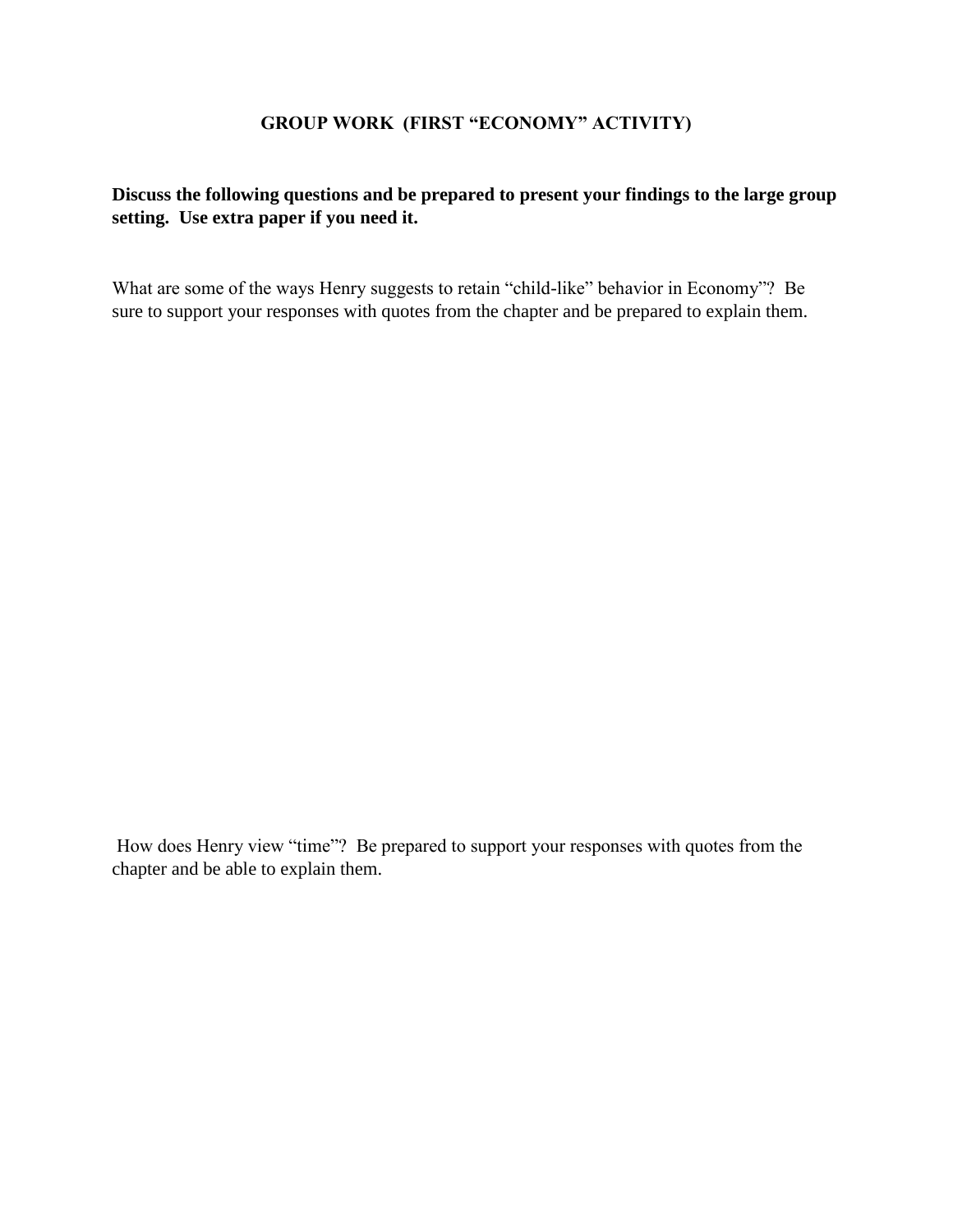# **GROUP WORK (SECOND "ECONOMY" ACTIVITY)**

**Using the quotes from "Economy", match at least five of them to each of the preliminary pieces that we read and discussed ("House on Pooh Corner", "Fern Hill", and "Sic Vita"). Write the lines in the appropriate columns. Explain in at least a paragraph for each piece, what the similarities or dissimilarities are.**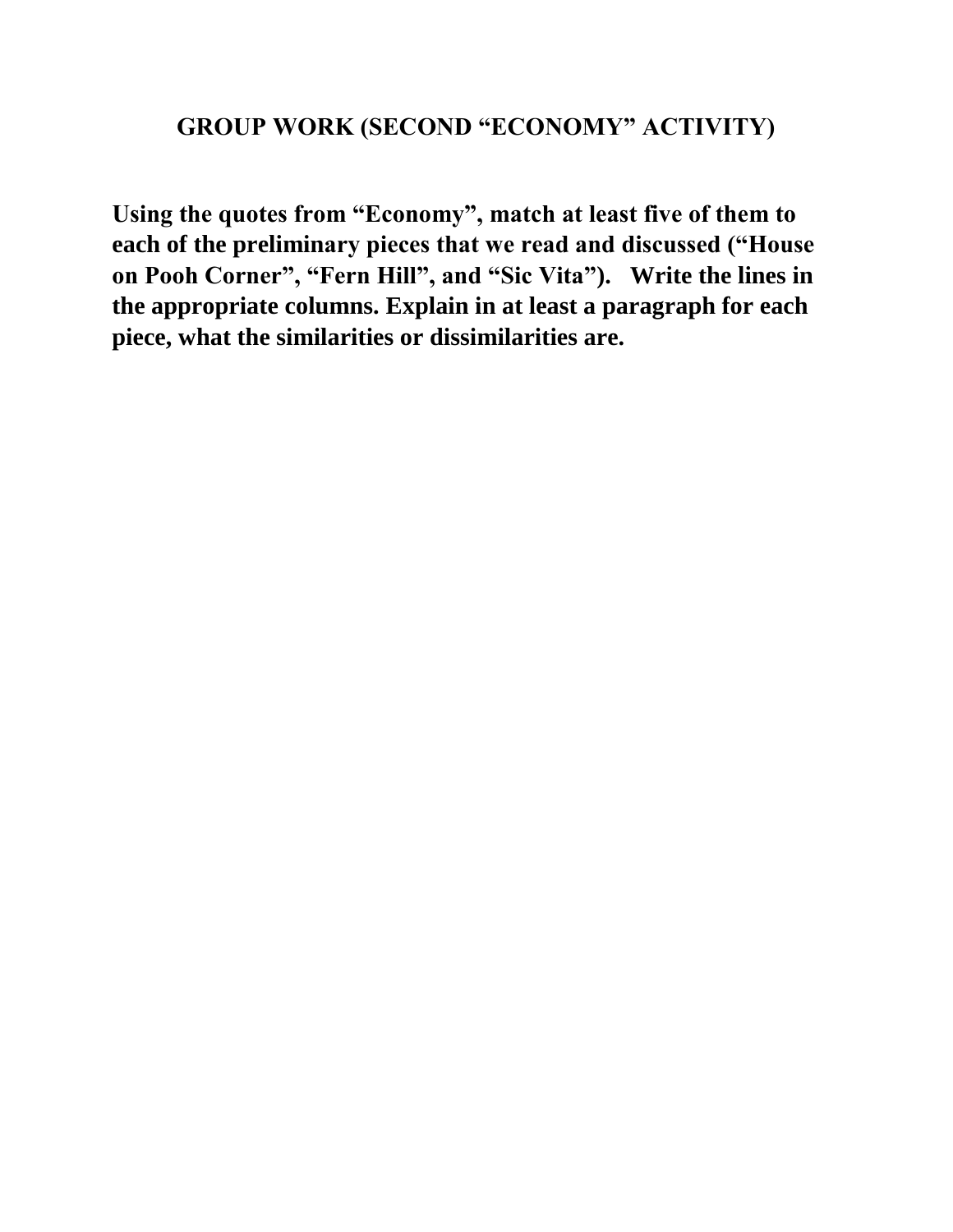## Quotes from "Economy"

"Moreover, I, on my side, require every writer, first or last, a simple and sincere account of his own life, and not merely what he has heard of other men's lives…"

"I have traveled a good deal in Concord; and everywhere, in shops, and offices, and fields, the inhabitants have appeared to me to be doing penance in a thousand remarkable ways."

"I see young men, my townsmen, whose misfortune it is to have inherited farms, houses, barns, cattle, and farming tools; for these are more easily acquired than got rid of…Why should they begin digging their graves as soon as they are born?"

"But men labor under a mistake. The better part of the man is soon plowed into the soil for compost. By a seeming fate, commonly called necessity, they are employed, as it says in an old book, laying up treasures which moth and rust will corrupt and thieves break through and steal."

"Most men, even in this comparatively free country, through mere ignorance and mistake, are so occupied with factitious cares and superfluously coarse labors of life that its finer fruits cannot be plucked by them."

"Actually, the laboring man has not leisure for a true integrity day by day; he cannot afford to sustain the manliest relations to men; his labor would be depreciated in the market. He has no time to be anything but a machine."

"It is hard to have a Southern overseer; it is worse to have a Northern one; but worst of all when you are the slave-driver of yourself."

"What a man thinks of himself, that is which determines, or rather indicates his fate."

"As if you could kill time without injuring eternity."

"The mass of men lead lives of quiet desperation. What is called resignation is confirmed desperation."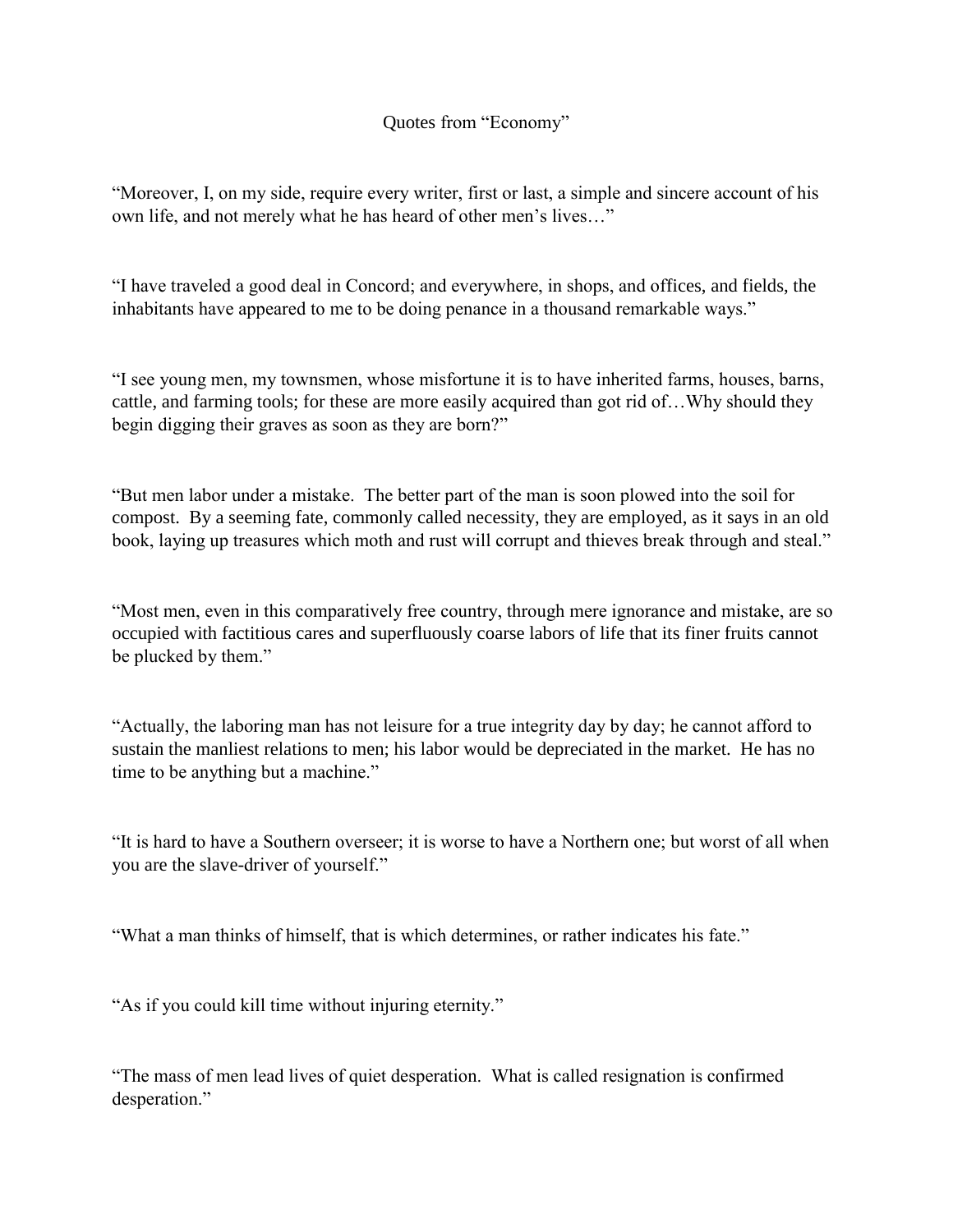"When we consider what, to use the words of the catechism, is the chief end of man, and what are the true necessaries and means of life, it appears as if men had deliberately chosen the common mode of living because they preferred it to any other. Yet they honestly think there is no choice left. But alert and healthy natures remember that the sun rose clear. It is never too late to give up our prejudices."

"What old people say you cannot do, you, try and find that you can."

"I have lived some thirty years on this planet, and I have yet to hear the first syllable of valuable or even earnest advice from my seniors."

"Who shall say what prospect life offers to another? Could a greater miracle take place than for us to look into each other's eyes for an instant?"

"The incessant anxiety and strain of some is a well-nigh incurable form of disease. We are made to exaggerate the importance of what work we do; and yet how much is not done by us!"

"It would be some advantage to live a primitive and frontier life, though in the midst of an outward civilization, if only to learn what are the gross necessaries of life and what methods have been taken to obtain them  $\cdots$ 

"In any weather, at any hour of the day or night, I have been anxious to improve the nick of time, and notch it on my stick too; to stand on the meeting of two eternities, the past and future, which is precisely the present moment; to toe that line"

"How many mornings, summer and winter, before yet any neighbor was stirring about his business, have I been about mine…It is true, I never assisted the sun materially in his rising but, it was of the last importance only to be present at it."

"So many autumn, ay, and winter days, spent outside the town, trying to hear what was in the wind, to hear, and carry it express!"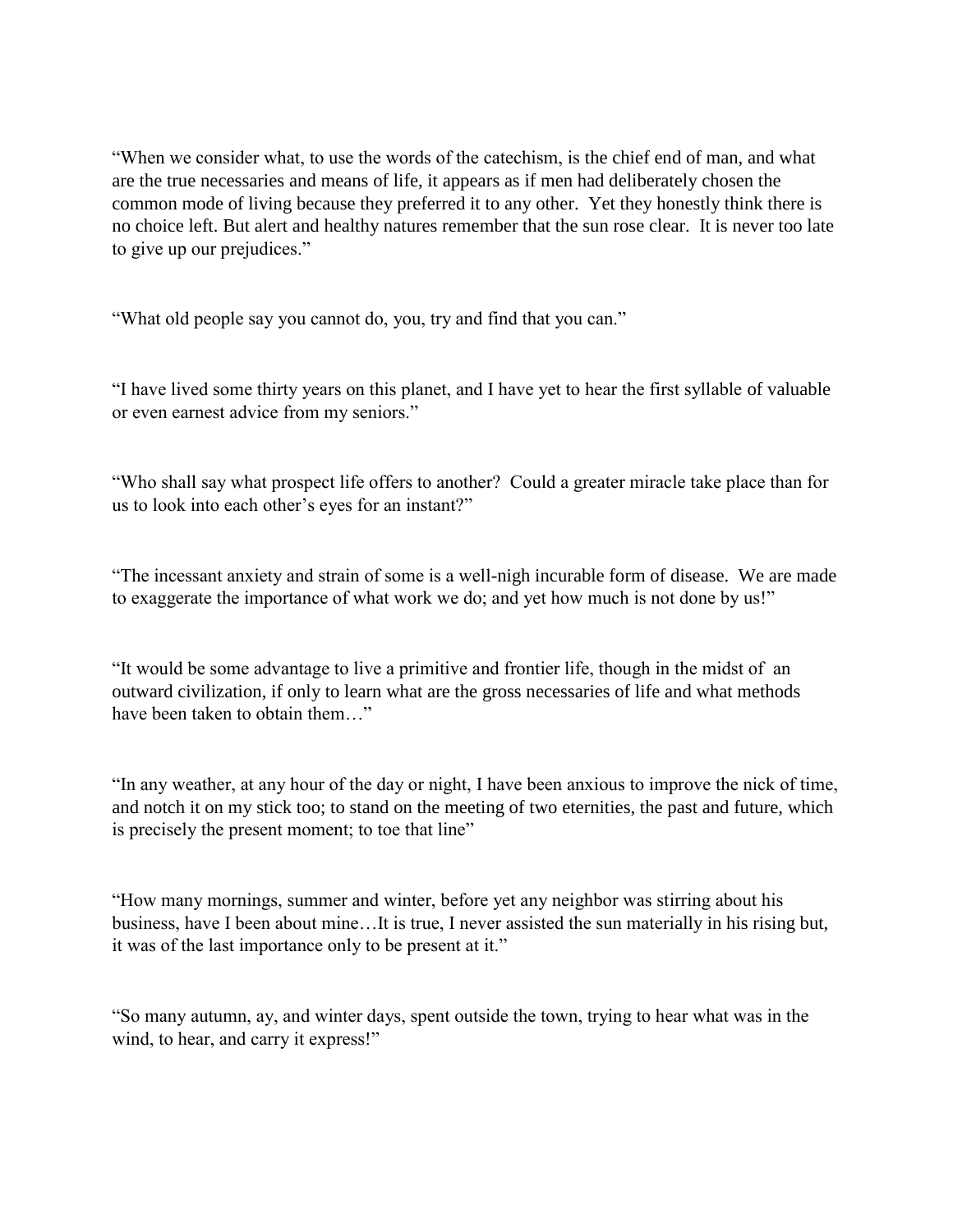"At other times watching from the observatory of some cliff or tree, to telegraph any new arrival; or waiting at evening on the hilltops for the sky to fall, that I might catch something, though I never caught much, and that, manna-wise, would dissolve again in the sun."

"For many years, I was self-appointed inspector of snow-storms and rain-storms, and did my duty faithfully; surveyor, if not of highways, then of forest paths and all across-lot routes, keeping them open, and ravines bridged and passable at all seasons, where public heel had testified to their utility."

"I have looked after the wild stock of the town, which give a faithful herdsman a good deal of trouble by leaping fences; and I have had an eye to the unfrequented nooks and corners of the farm "

 the red huckleberry, the sand cherry and the nettle tree, the red pine and the black ash, the white grape and the yellow violet, which might have withered else in dry seasons."

"Every child begins the world again, to some extent, and loves to stay outdoors, even in wet and cold. It plays house, as well as horse, having an instinct for it."

"For many years, I was self-appointed inspector of snow-storms and rain-storms, and did my duty faithfully; surveyor, if not of highways, then of forest paths and all across-lot routes, keeping them open, and ravines bridged and passable at all seasons, where public heel had testified to their utility."

"I have looked after the wild stock of the town, which give a faithful herdsman a good deal of trouble by leaping fences; and I have had an eye to the unfrequented nooks and corners of the farm…"

"I have watered the red huckleberry, the sand cherry and the nettle tree, the red pine and the black ash, the white grape and the yellow violet, which might have withered else in dry seasons."

"…for my greatest skill has been to want but little."

"I would not have anyone adopt *my* mode of living on any account; for beside that before he has fairly learned it I may have found out another for myself, I desire that there may be as many different persons in the world as possible; but I would have each one be very careful to find out and pursue *his own* way, and not his father's or mother's or his neighbor's instead."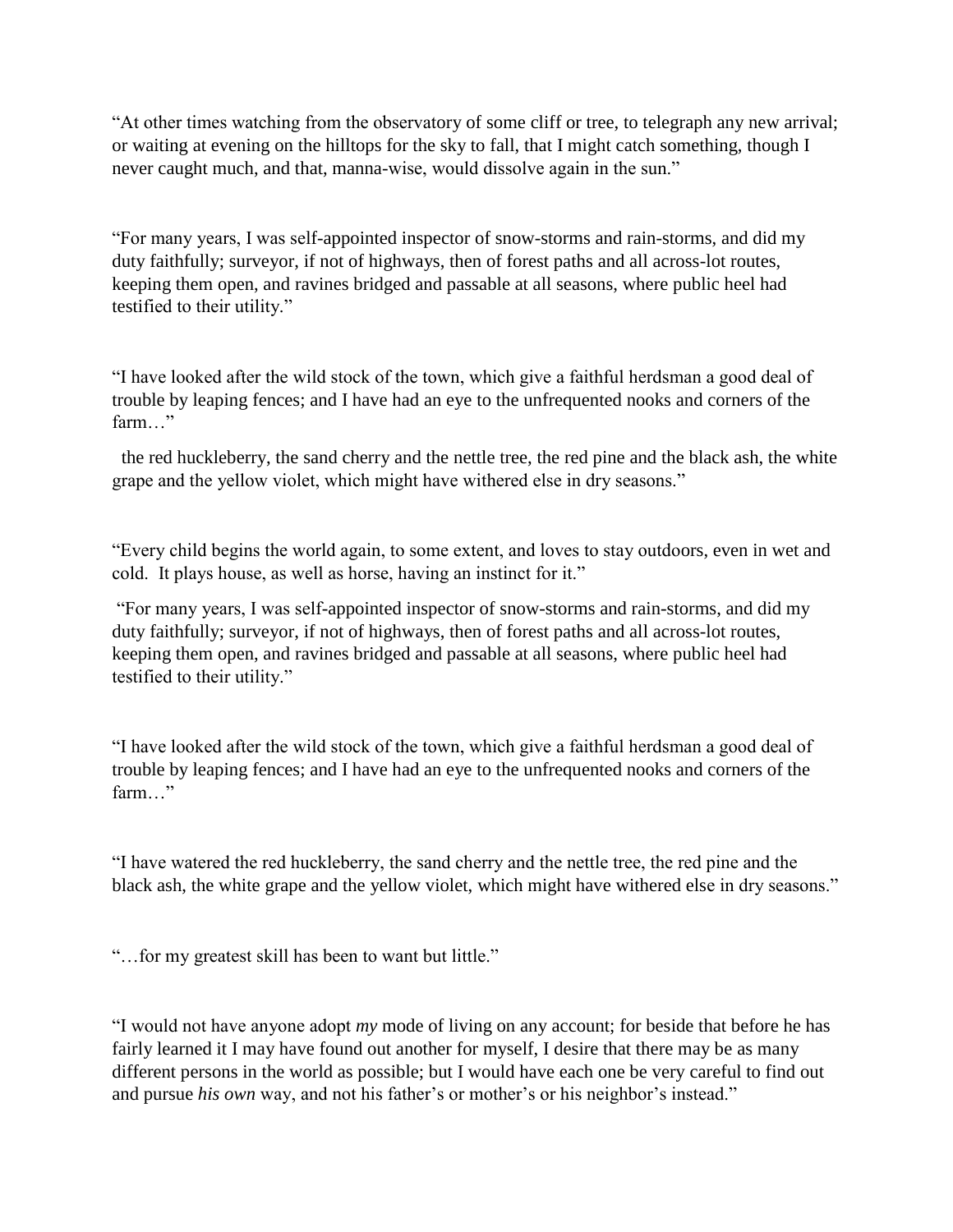**"House on Pooh Corner" "Economy"**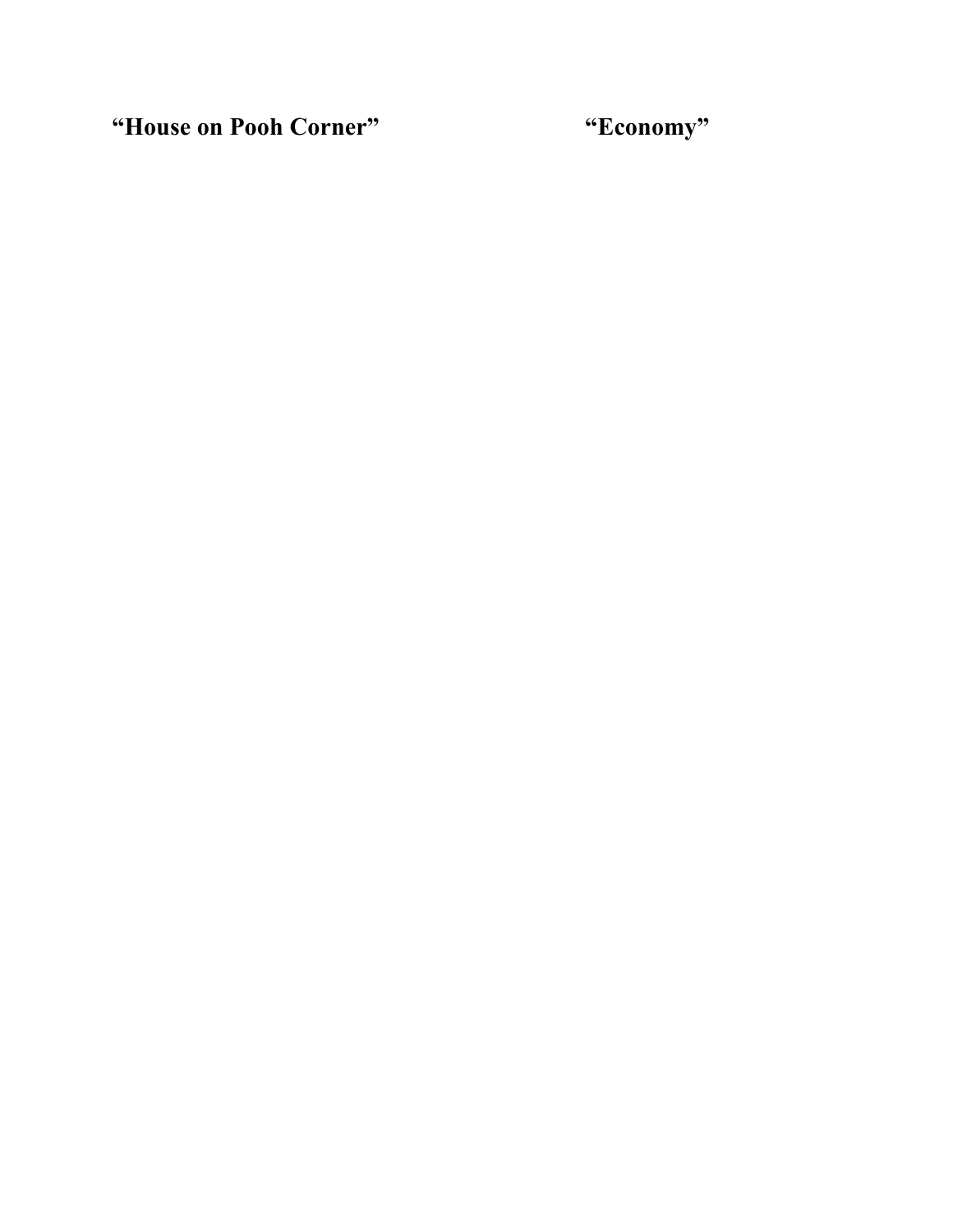**"Fern Hill" "Economy"**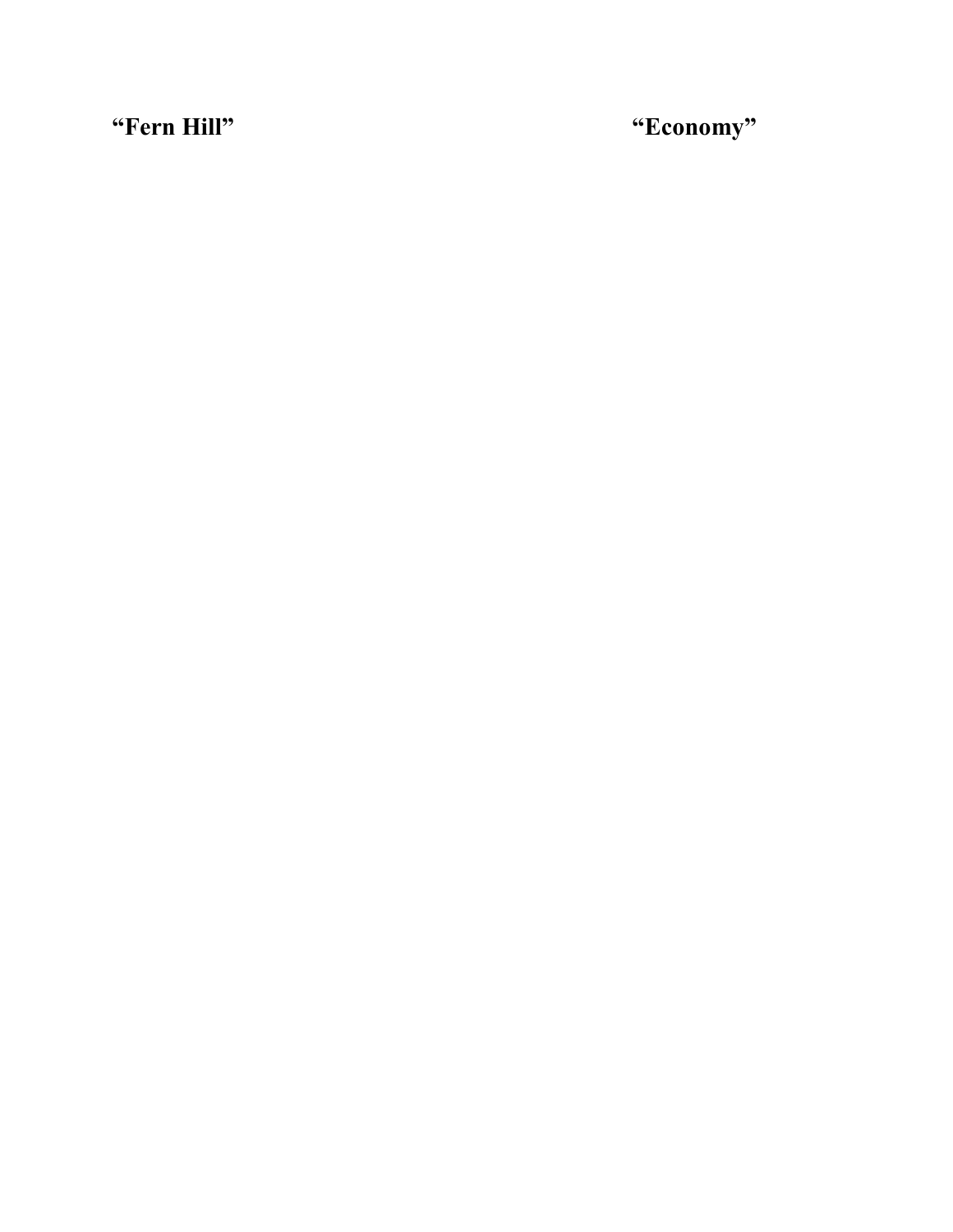**"Sic Vita" "Economy"**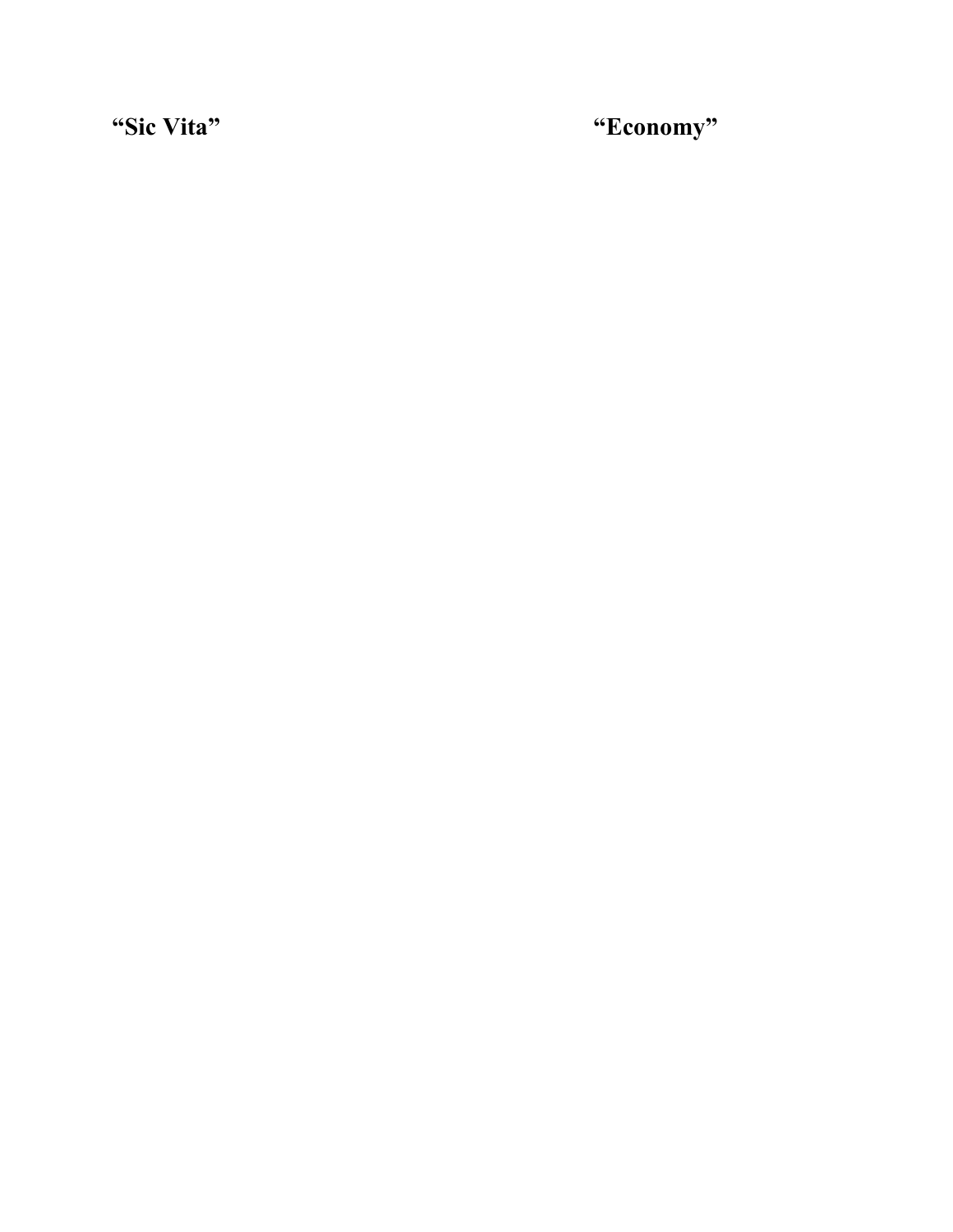## **GROUP WORK PHOTOGRAPHS**

**Each photograph is of a place in Concord, MA that was special to Henry. As a group, choose one photo and explain why Henry may have liked that place. Consider the following—would there be any child-like qualities he could experience there? If so, what?**

**How would Henry make use of his time in this place?**

**In your opinion, would it be a use of time well spent? Why or why not?**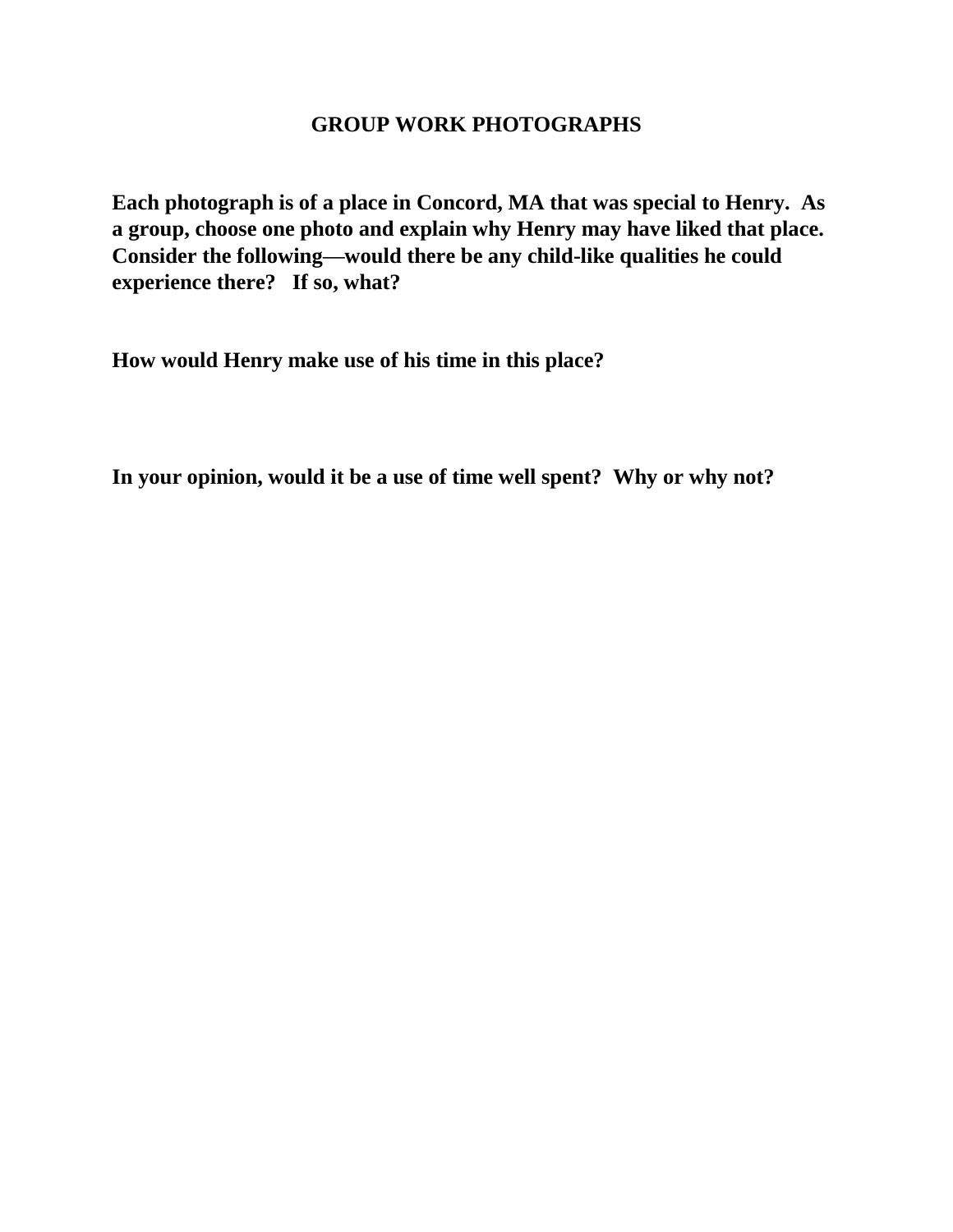**ASSIGNMENT: Take a photograph of a place that makes you feel child-like. In a written response, explain what is special about this place and the childlike characteristics that you exhibit there.**

**When you are there, how do you make use of your time? Is it time well spent in your opinion?**

**DUE DATE:**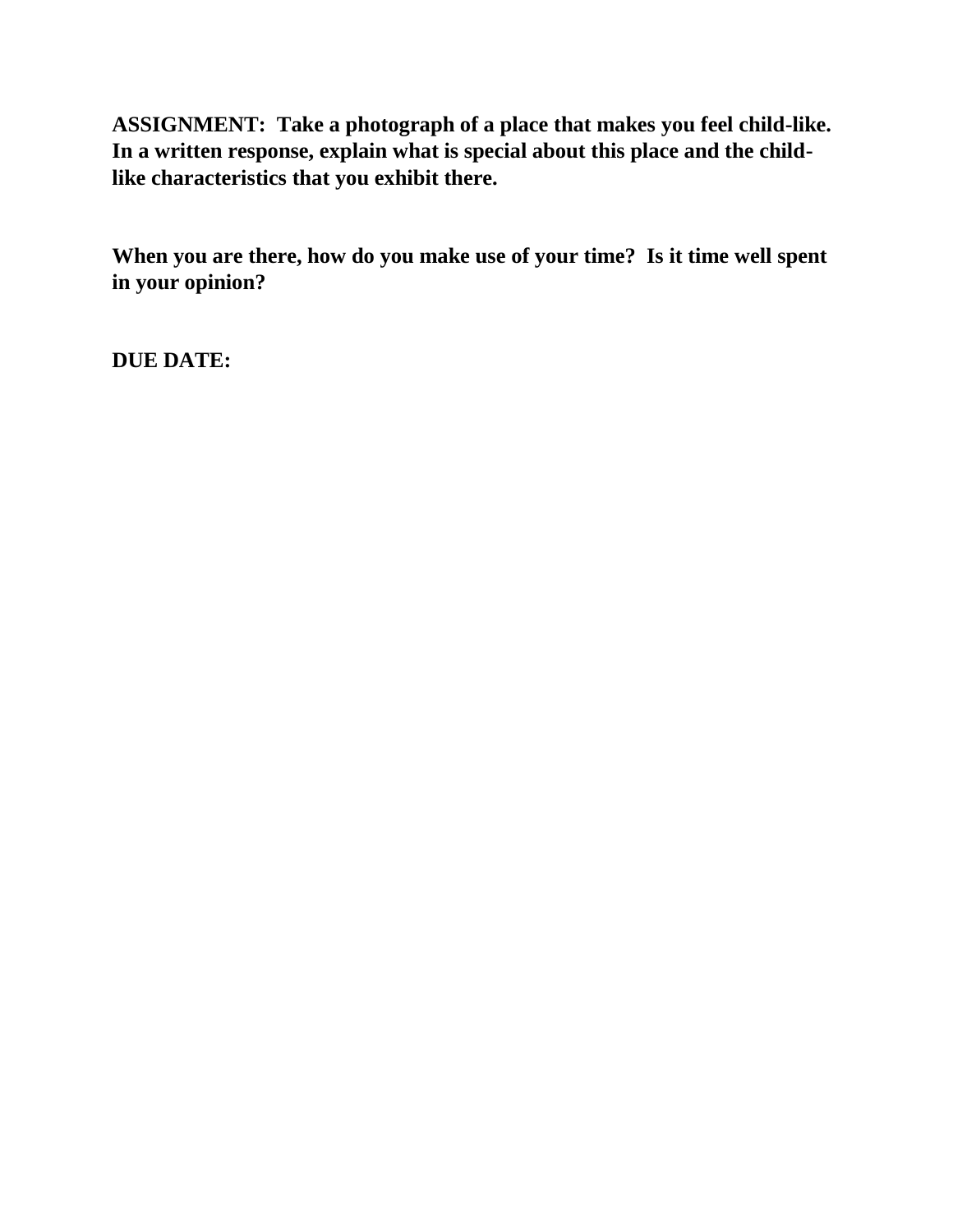# **FINAL ASSIGNMENT**

**Write a composition that explains how Henry David Thoreau reflected childlike behavior in "Economy" and ways that he spent his time well.**

**Consider the following:**

**In what ways was he aware, awake, and alive?**

**How did he propose to live a deliberate life? What choices did he make?**

**Be sure to include at least five quotes from "Economy" to support your statements and cite them properly.**

**Conclude your paper by reflecting on the ways that you can you can retain child-like qualities in your life being aware, awake, and alive. How will you make good use of your time?**

**Be sure to include a bibliography.**

**DUE DATE:**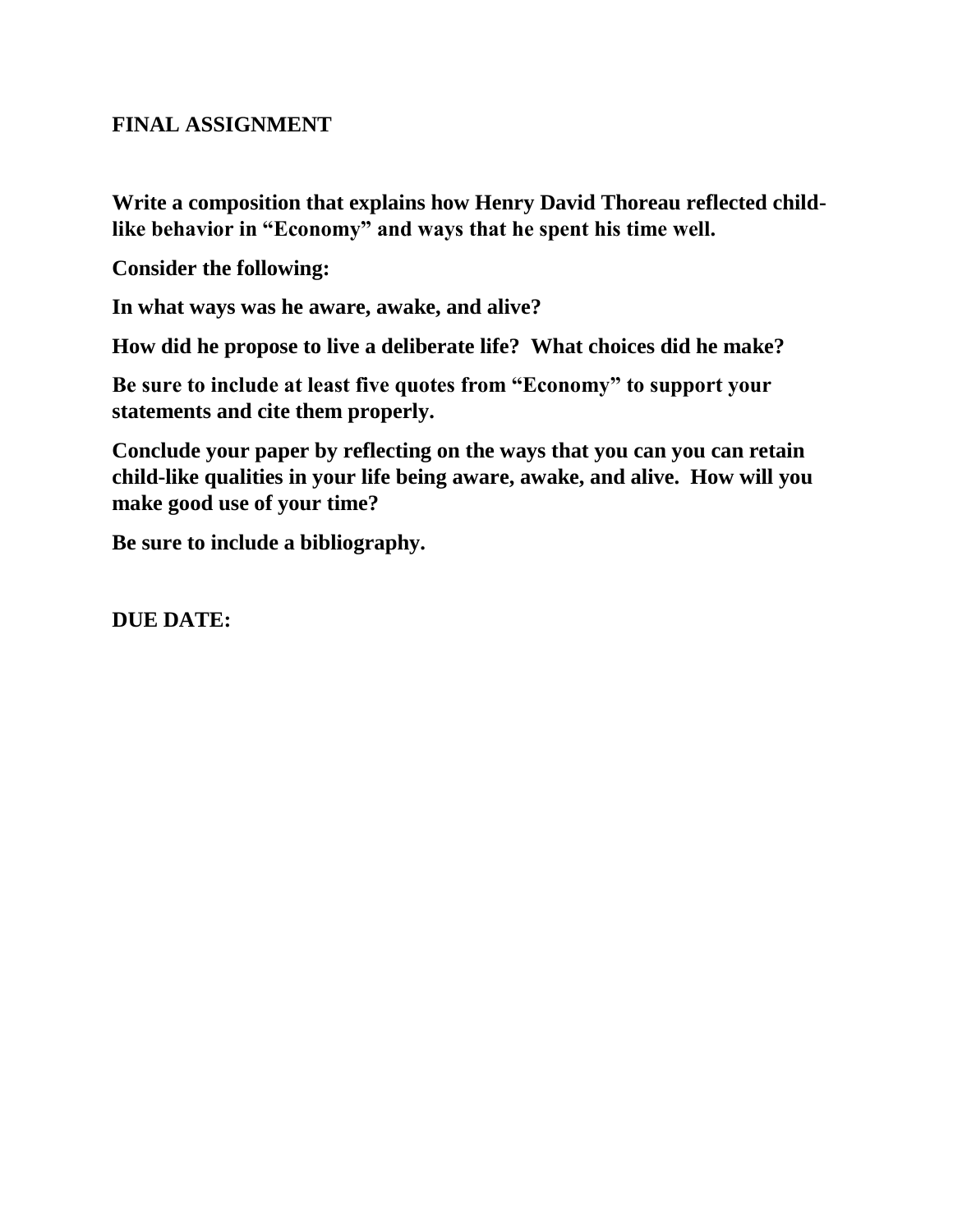| <b>TIME</b> | SATURDAY ACTIVITIES | SUNDAY ACTIVITIES |
|-------------|---------------------|-------------------|
| 12:00 A.M.  |                     |                   |
| 1:00 A.M.   |                     |                   |
| 2:00 A.M.   |                     |                   |
| 3:00 A.M.   |                     |                   |
| 4:00 A.M.   |                     |                   |
| 5:00 A.M.   |                     |                   |
| 6:00 A.M.   |                     |                   |
| 7:00 A.M.   |                     |                   |
| 8:00 A.M.   |                     |                   |
| 9:00 A.M.   |                     |                   |
| 10:00 A.M.  |                     |                   |
| 11:00 A.M.  |                     |                   |